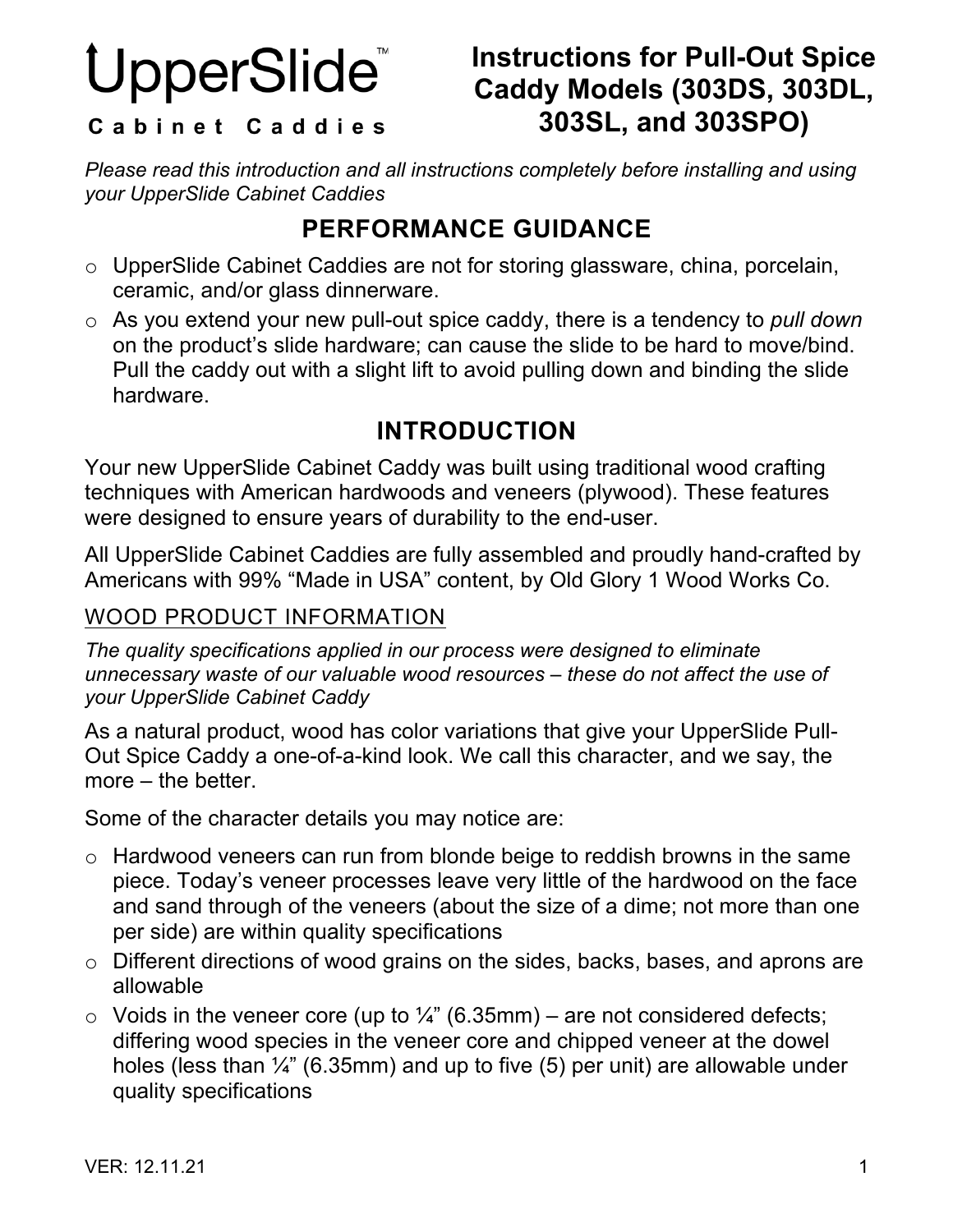Additionally, wood has a tendency to warp, bow, and/or twist during different seasonal humidity changes within your home. Warp, bow, and/or twist that exceeds ¼" (6.35mm) which renders the UpperSlide Cabinet Caddy(s) unusable would be considered for replace during the 30-day warranty.

#### WOOD FINISH INFORMATION

If you purchased your UpperSlide Pull-Out Spice Caddy(s) pre-finished, it has two coats of a durable water-based (low-VOC) semi-gloss clear coat. The finish has been applied to the primary/exterior surfaces of your new caddy(s). It is a utility finish, not a furniture finish, and may not be smooth or shiny. The purpose of the finish is to keep the wood clean over its many years of service.

## **INSTALLATION AND USE INSTRUCTIONS**

*Please read all instructions completely before installing your product*

#### PRODUCT WARNINGS

- o This product **MUST** be attached with the supplied screws, other screws, and/or otherwise affixed, to the bottom of a cabinet, or permanently fixed shelf, before use
- $\circ$  The installation hardware supplied is rated for 10 lbs. (4.5kg) maximum load. Manufacturer assumes no liability, and/or responsibility for the durability of the installation(s)
- o Proper eye and hearing protect must always be worn when installing the UpperSlide Cabinet Caddy(s)
- o Improper use of hand/power tools could result in personal injury and/or product damage; follow the tool manufacturer's instructions for safe operation of equipment
- o UpperSlide Cabinet Caddies are not intended for storing glassware, china, porcelain, ceramic, and/or glass dinnerware

#### Recommended tools needed:

- o Pencil
- o Tape measure/ruler
- o Phillips head screwdriver

 $\circ$  Drill with 3/32" (2mm) drill bit \*\*optional, but recommended for hardwood and particle board shelves and cabinets

#### Included hardware:

 $\circ$  2 - #6 X 1" (3.5mm x 25mm) coarse-thread wood screws

#### Specifications:

- o Single Small Spice Rack Pull-Out (303SPO) 2 5/16" W x 2 3/4" H x 10" D
- o Single Large Spice Rack Pull-Out (303SL) 3 3/16" W x 2 3/4" H x 10" D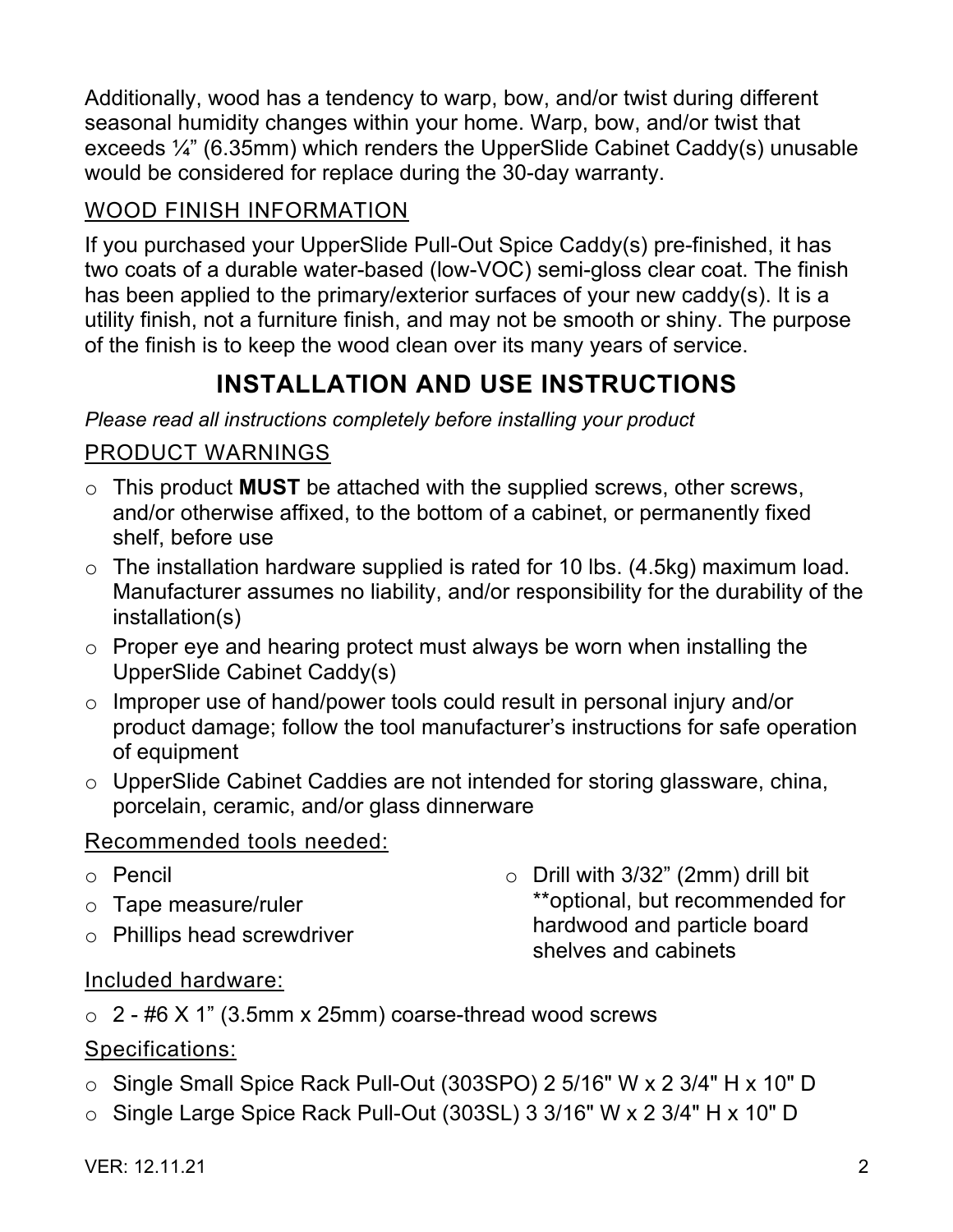- o Double Small Spice Rack Pull-Out (303DS) 2 5/16" W x 8 1/2" H x 10" D
- o Double Large Spice Rack Pull-Out (303DL) 3 3/16" W x 8 1/2" H x 10" D

*Your UpperSlide Cabinet Caddy(s) is fully assembled and proudly handcrafted by Americans with 99% "Made in USA" content, by Old Glory 1 Wood Works Co. Your UpperSlide Cabinet Caddy's installation hardware may, or may not, be "Made in USA."*

#### **INSTRUCTIONS**

Empty the cabinet where your new UpperSlide will be installed. The installer may need to empty, and remove, the shelf above to use a drill (recommended).

1. Detatch the UpperSlide Pull-Out Spice Caddy from the pull-out base; recommended if you do not have someone to help you while applying the screws (not necessary, but helpful)

*To release the UpperSlide Pull-Out Spice Caddy from the pull-out base: extend the pull-out out and look for the black tabs (see manufacturer's diagram below) along the slide rails. Push on the black tab on the slide, then pull the two pieces apart.*



- 2. Place the base in your cabinet, ensuring there is approximately  $\frac{1}{4}$ " (6.35mm) or two (2) pieces of the corrugated cardboard the UpperSlide Spice Pull-Out was packed in – from any side obstructions and/or hinges
- 3. Pre-drill (using 3/32" (2mm) bit) two (2) holes near the rear of the pull-out base into your cabinet bottom, or shelf, before installing the screws; recommended as most cabinets are made from hardwood and/or particle board
- 4. Using the Phillips screwdriver, install the 2 #6 X 1" (3.5mm x 25mm) coarsethread wood screws, and tighten them securely
- 5. If you separated the UpperSlide Pull-Out Spice Caddy from the pull-out base realign the upper slides with the correct slots on the lower slide and reassemble them; then you will push in firmly once, to get the slides reset (refer to the note below)